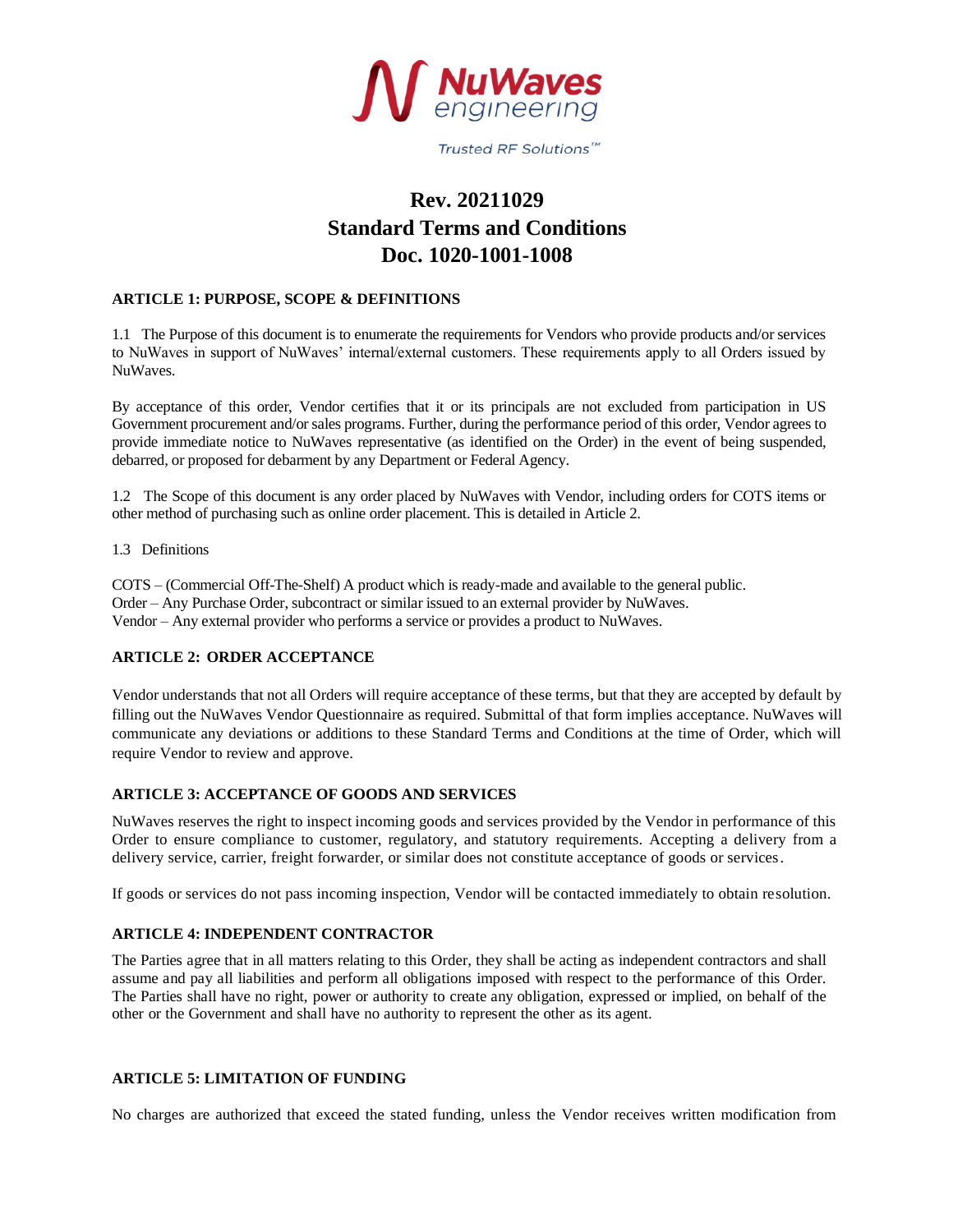

NuWaves.

# **ARTICLE 6: PACKAGING AND SHIPPING**

Industry-standard packaging and shipping methods should be utilized to reduce the risk of damage in transit. The Order will include the shipping carrier and method. Any requirements specific to an order will be included in an addendum to this document.

Electrostatic Sensitive Devices shall be packaged in accordance with the current revision of MIL-STD-1686, and labeled in accordance with MIL-STD/HDBK-129.

# **ARTICLE 7: QUALITY OF PERFORMANCE**

The vendor understands they are responsible for implementing and maintaining a Quality Management System (QMS). This can be accomplished by certification of a relevant governing body (e.g. ISO 9001) or by internal processes, given they are adequate to ensure customer requirements as well as regulatory/statutory compliance.

This includes the following requirements, which may be detailed in other parts of this document:

- Notifying NuWaves of nonconforming processes, products, or services and obtaining authorization for the distribution of the same, as applicable.
- Preventing the use of counterfeit material (Article 17).
- Notifying NuWaves of changes to processes, products, or services, which includes changes to their external providers or location of manufacturing operations and obtain approval, as applicable.
	- o This includes changes to part numbers, nomenclature or other markings, as applicable.
- Flow down applicable requirements including regulatory, statutory and customer requirements to external providers down the supply chain.
- Retain documentation in accordance with industry-standard retention practices.
- The right of NuWaves, our customer, and regulatory authorities to access applicable facilities areas at any level in the supply chain.
- Vendor and their supply chain is aware of:
	- o Their impact on our end-Product/Service conformity
	- o Their contribution to product safety.
	- o The importance of ethical behavior including safe working conditions, compliance with all applicable laws and regulations.
- Quality of Goods
	- o Unless accompanying documentation provides other direction, all circuit card assemblies must meet the workmanship standards of IPC-A-610, Class 2, as a minimum.
	- o Unless otherwise noted, a Certificate of Conformance is required for all items, certifying that the supplier has inspected and verified the authenticity of all items and that they meet all required specifications.
	- o Supplier shall provide Material Certifications indicating the metallurgy of the raw stock used in fabricating finished items or as raw material and the country of origin. (Includes specialty metals referenced in 10 USC 2533b)

# **ARTICLE 8: EQUAL EMPLOYMENT OPPORTUNITY**

**8.1 This contractor and subcontractor shall abide by the requirements of 41 CFR 60‐1.4(a), 60‐300.5(a) and 60‐741.5(a). These regulations prohibit discrimination against qualified individuals based on their status as protected veterans or individuals with disabilities, and prohibit discrimination against all individuals based on their race, color, religion, sex, sexual orientation, gender identity or national origin. Moreover, these regulations require that covered prime contractors and subcontractors take affirmative action to employ and advance in employment individuals without regard to race, color, religion, sex, sexual orientation, gender identity, national origin, disability or veteran status.**

8.2 This contractor and subcontractor shall abide by all provisions of Executive Order 13496 and all relevant rules, regulations, and orders in regard to Executive Order 13496.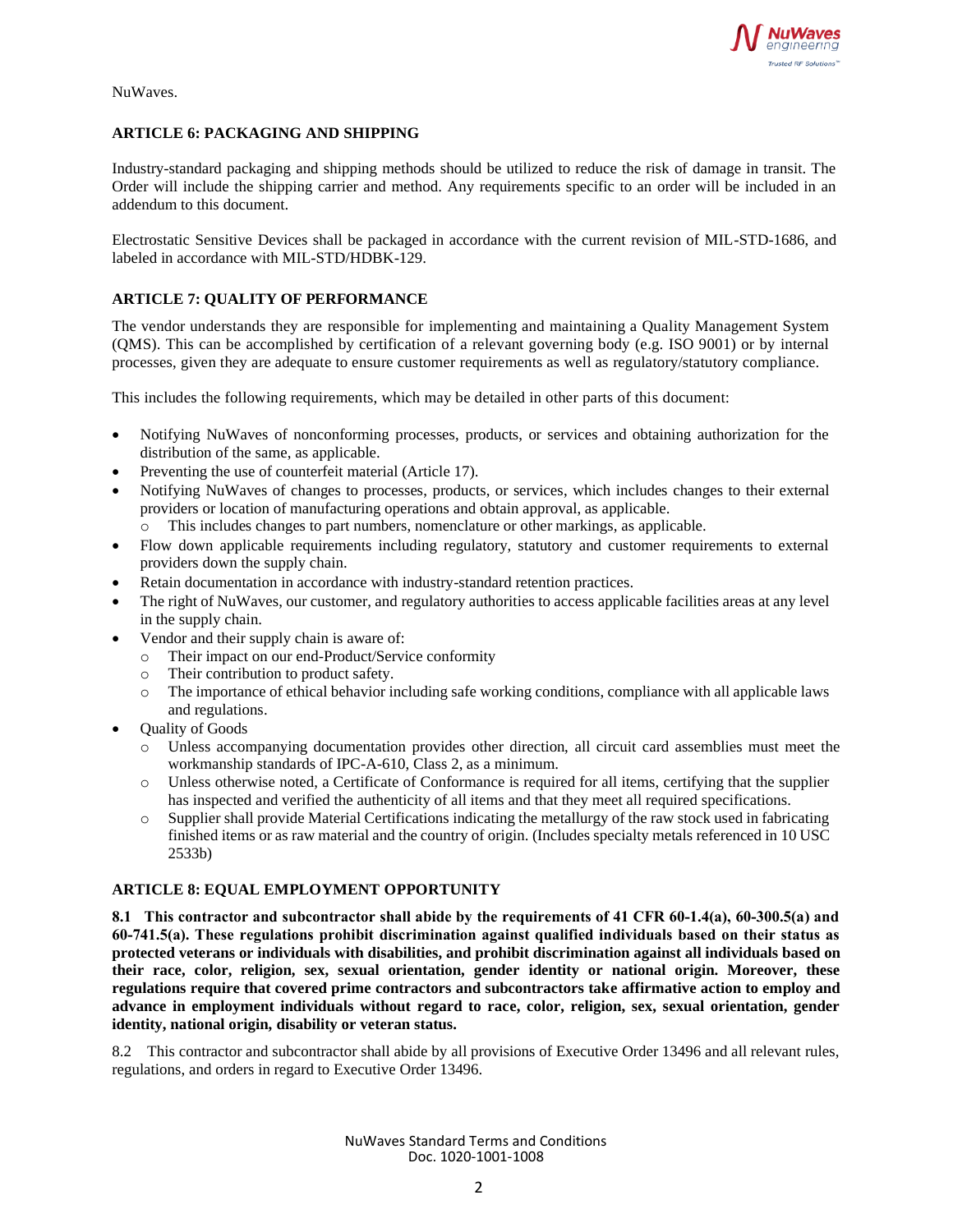

## **ARTICLE 9: TIMELY PERFORMANCE**

9.1 The Vendor's timely performance is a critical element of this Order. Timely performance includes, but is not limited to, invoicing, travel, filling vacancies, and reporting.

9.2 If the Vendor becomes unable to complete the work at the times specified in the Order and under the terms and conditions of this Order because of technical difficulties notwithstanding the exercise of good faith and diligent efforts in the performance of the work called hereunder, the Subcontractor shall give NuWaves written notice of the anticipated delay and the reasons therefore. Such notice and reasons shall be delivered immediately to NuWaves' Program Manager or designee after the Vendor knows of the conditions creating the anticipated delay. When notice is so required, to the extent practical, NuWaves will work with the Vendor toward an appropriate solution.

# **ARTICLE 10: RISK MANAGEMENT AND REPORTING**

NuWaves is dedicated to reducing or eliminating quality, schedule, cost, and other risks for its customers, which includes risks associated with external providers. This responsibility flows down to Vendor to the extent that their products/services affect NuWaves' customer's requirements.

Part of NuWaves' risk management with external providers is reviewing data related to vendor performance, which includes a variety of factors. The main factors considered are listed below:

- Accounting/Billing Issues
- On-time Delivery
- Quality of products
- **Communication**

#### **ARTICLE 11: CONTROL OF EXTERNAL PROVIDERS**

Vendor understands that direct and sub-tier subcontractors/external providers are required to maintain the same level of quality, schedule, etc. as described in this document. The vendor is responsible for ensuring compliance for their supply chain.

# **ARTICLE 12: SUBMISSION OF INVOICES**

Invoices shall be submitted via email to accounting.team@nuwaves.com. Proper invoices include:

- Purchase Order number
- Amount due
- Due date
- Any other applicable information

Alternatively, invoices may be submitted to the address below, if emailed invoicing is not possible:

NuWaves Engineering ATTN: Accounts Payable 132 Edison Drive Middletown, OH 45044

#### **ARTICLE 13: TECHNICAL MANAGEMENT (SERVICES ONLY)**

13.1 The vendor's Program Manager is responsible for the overall technical management, direction, and control of performance in support of the Program. The vendor shall, in the performance of this purchase order, respond to the technical direction of the Program Manager or his/her duly appointed representative.

13.2 Technical direction includes review, evaluation, and direction of the technical effortin support of the Program. It includes technical discussions, monitoring performance, providing technical management and task direction. Technical direction does not include changes to, or direction outside the scope of this Order. The Program Manager does not have the authority to change the scope of the services or effort governed by this Order. Technical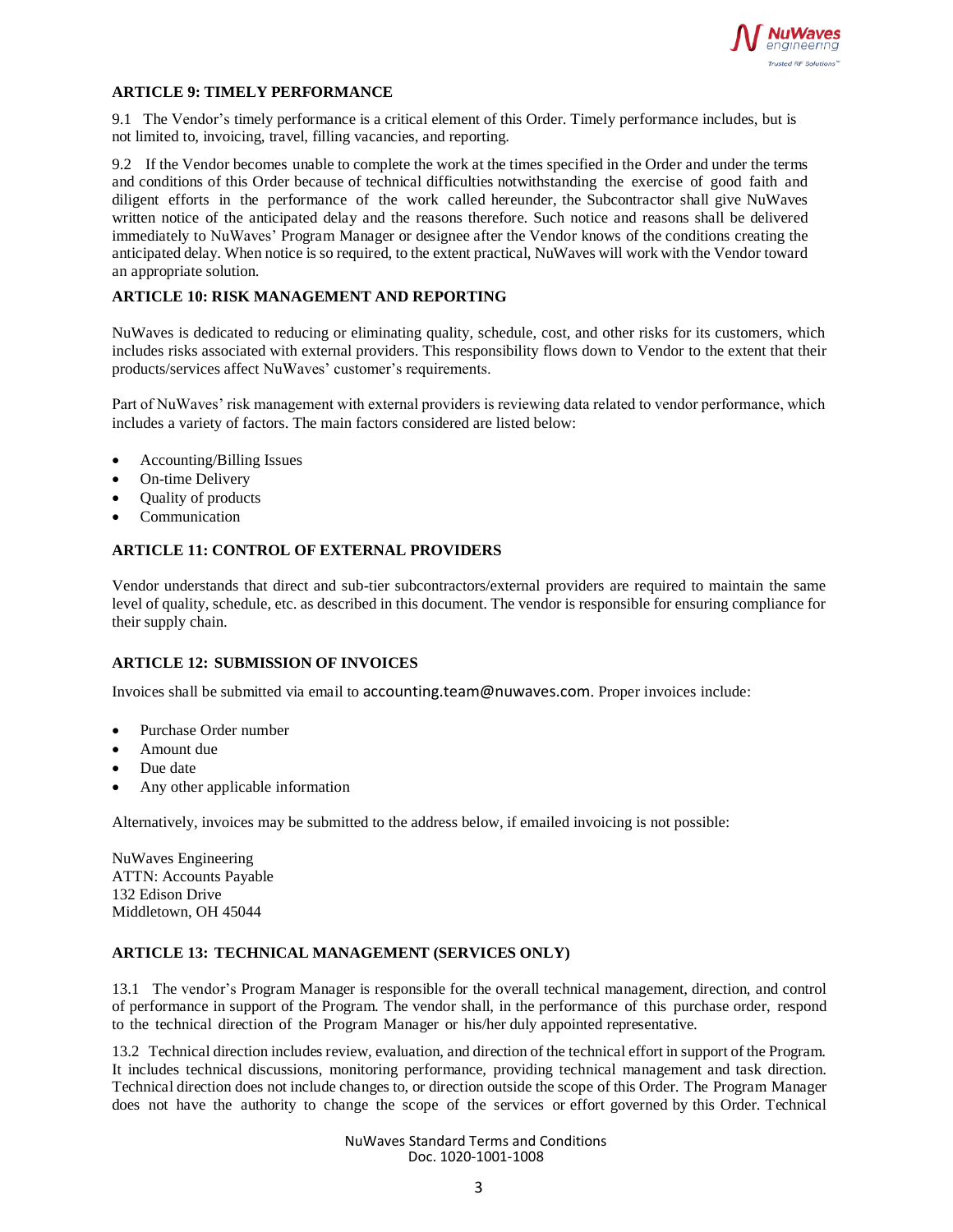

direction shall not include any directive, the result of which will increase the cost of performance of the Order.

# **ARTICLE 14: TECHNICAL AND CONTRACT REPRESENTATIVES**

Technical, contractual, and programmatic representatives will be identified on a Purchase Order basis as necessary.

#### **ARTICLE 15: HANDLING PROPRIETARY DATA**

The terms of the Non-Disclosure Agreement (NDA) between NuWaves and the vendor apply. An NDA must be in place before technical, proprietary, confidential, or otherwise controlled data can be shared between Vendor and NuWaves. This clause is not applicable for COTS purchase orders or any order that does not require the transfer of proprietary/confidential information.

#### **ARTICLE 16: SUBCONTRACTOR/GOVERNMENT INTERFACE**

Reserved.

## **ARTICLE 17: COUNTERFEIT MATERIAL PREVENTION (APPLICABLE TO PURCHASES OF ELECTRONIC PARTS AND RAW MATERIAL)**

- A. For purposes of this Article, the term "electronic part" means an integrated circuit, a discrete electronic component (including, but not limited to, a transistor, capacitor, resistor, or diode) or a circuit assembly and includes any embedded software or firmware. The term "counterfeit electronic part" means an unlawful or unauthorized reproduction, substitution, or alteration that has been knowingly mismarked, misidentified, or otherwise misrepresented to be an authentic, unmodified electronic part from the original manufacturer, or a source with the express written authority of the original manufacturer or current design activity, including an authorized aftermarket manufacturer. Unlawful or unauthorized substitution includes used electronic parts represented as new, or the false identification of grade, serial number, lot number, date code, or performance characteristics. For purposes of this Article 17, the term "counterfeit electronic part" also means an electronic part for which credible evidence (including, but not limited to, visual inspection or testing) provides reasonable doubt that the electronic part is authentic.
- B. For the purposes of this Article, the term "raw material" means items such as aluminum, brass, copper, etc. either sold directly to NuWaves or incorporated into the end product. The vendor is responsible for providing material certifications indicating the metallurgy of the raw stock used in fabricating finished items and the country of origin for such material.
- C. For electronic parts, vendor shall only purchase electronic parts to be delivered or incorporated in the goods to NuWaves directly from the Original Component Manufacturer (OCM)/Original Equipment Manufacturer (OEM) or through an OCM/OEM authorized distribution chain. Vendor shall not acquire any electronic parts from independent distributors or brokers without the NuWaves' prior written approval. Vendor shall promptly notify NuWaves in writing with all relevant information if Vendor becomes aware or suspects that it has furnished any counterfeit electronic parts under the Order. When requested by NuWaves, the Vendor shall provide all relevant OCM/OEM documentation that authenticates the traceability of the affected items to the applicable OCM/OEM.
- D. Vendor shall establish and maintain an acceptable counterfeit material detection and avoidance system. Vendor shall also quarantine any counterfeit material and make said material available for investigation by appropriate government authorities. Any suspected counterfeit material shall not be returned to the supply chain.
- E. This Article applies in addition to any quality provision, specification, statement of work or other provision included in or incorporated into this Order addressing the authenticity of material to be provided. To the extent any such provisions conflict with this Article, this Article prevails.
- F. If any counterfeit materials are delivered or incorporated in the goods under this Order, Vendor shall, at its expense, promptly replace such counterfeit material with material conforming to the requirements of the Purchase Order. Notwithstanding any other provisions in this Order, the Vendor shall be liable for all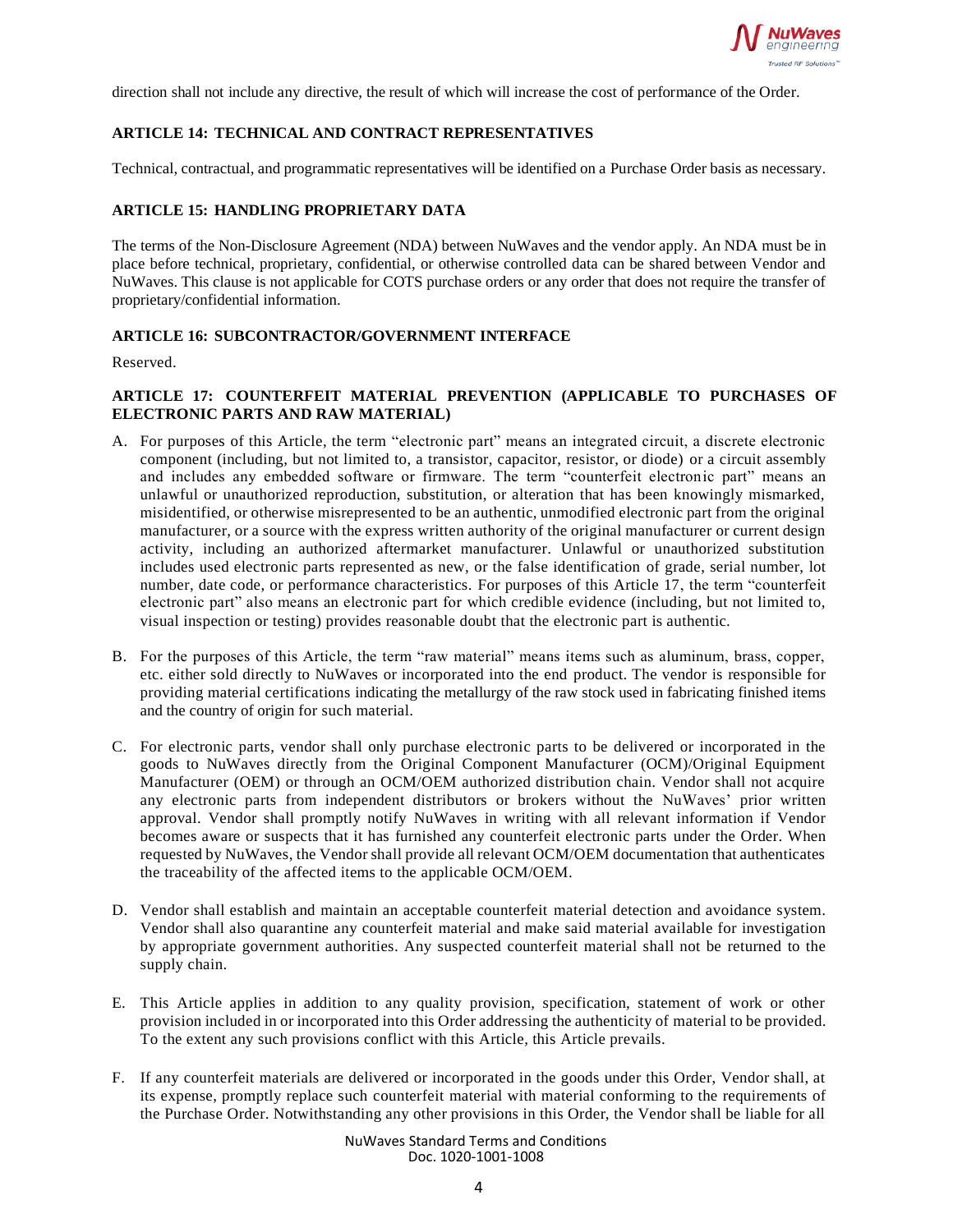

costs relating to or associated with such counterfeit material including, without limitation, NuWaves' costs of removing any counterfeit material, of installing replacement material and of any testing necessitated by the reinstallation of material after the counterfeit materials have been replaced. The remedies contained in this Article are in addition to any remedies available to NuWaves at law, in equity or under any other provision of this Order.

G. Vendor shall include this Article or an equivalent provision in any purchase orders or lower-tier subcontracts for the delivery of material that will be included in or incorporated in the goods provided to NuWaves hereunder.

#### **ARTICLE 18: DISPUTES**

If any dispute arises under this Agreement that is not settled promptly in the ordinary course of business, the parties shall seek to resolve such dispute between them first by negotiating promptly with each other in good faith. These negotiations shall commence upon the written request of either party and shall be conducted, in accordance with cooperative dispute resolution procedures approved by a Senior Vice President (or equivalent) of each party. If the parties are unable to resolve the dispute between them within ten (10) business days (or such period as the parties shall otherwise agree) through these negotiations, the parties can consider other Alternative Dispute Resolution (ADR) forums or be free to pursue its rights at law or equity. Any action or suit arising under or related to this Order shall be brought exclusively in the state or federal courts sitting in the State of Ohio.

#### **ARTICLE 19: WAIVER OF RIGHT TO JURY TRIAL**

NuWaves and vendor hereby waive their respective right to trial by jury of any cause of action, claim, counterclaim or cross-complaint in any action, proceeding or hearing brought by party on any matter whatsoever arising under, relating to, or in any way connected with this Order, the relationship of the parties or any claim of injury or damage, or the enforcement of any remedy under any law, statute or regulation now or hereafter in effect.

#### **ARTICLE 20: SUCCESSORS OF PARTIES**

This Order is binding on the parties and their respective legal representatives, trustees, successors and assigns.

# **ARTICLE 21: PATENT, TRADEMARK, AND COPYRIGHT INDEMNITY**

Reserved.

# **ARTICLE 22: PATENTS AND INVENTIONS (DESIGN SERVICES ONLY)**

Inventorship of developments or discoveries first conceived and actually reduced to practice under this Agreement ("Subject Inventions") will be determined in accordance with U.S. Patent Law. All rights to Subject Inventions made solely by employees of NuWaves will belong solely to NuWaves. All rights to Subject Inventions made jointly by employees of Vendor and employees of NuWaves will belong jointly to Vendor and NuWaves. All rights to Subject Inventions made solely by employees of the Vendor will belong solely to Vendor.

The Government shall be entitled to rights to Subject Inventions under this Agreement in accordance with the terms of the Prime Contract. NuWaves shall be entitled to an exclusive royalty free license to Subject Inventions.

Nothing contained in this Agreement shall be deemed to grant either directly or by implication, estoppel, or otherwise, any rights under any patents, patent applications or other proprietary interests, whether dominant or subordinate, or any other invention, discovery or improvement of either party.

#### **ARTICLE 23: RIGHTS IN COPYRIGHTS (SERVICES ONLY)**

Reserved.

#### **ARTICLE 24: SUBCONTRACTING AND ASSIGNMENT**

24.1 This Purchase Order may not be assigned or otherwise transferred by either party in whole or in part without the express prior written consent of the other party. Any assignment of the contract rights or delegations of duties hereunder, shall be void, unless prior written consent is given by the non-assigning party which consent shall not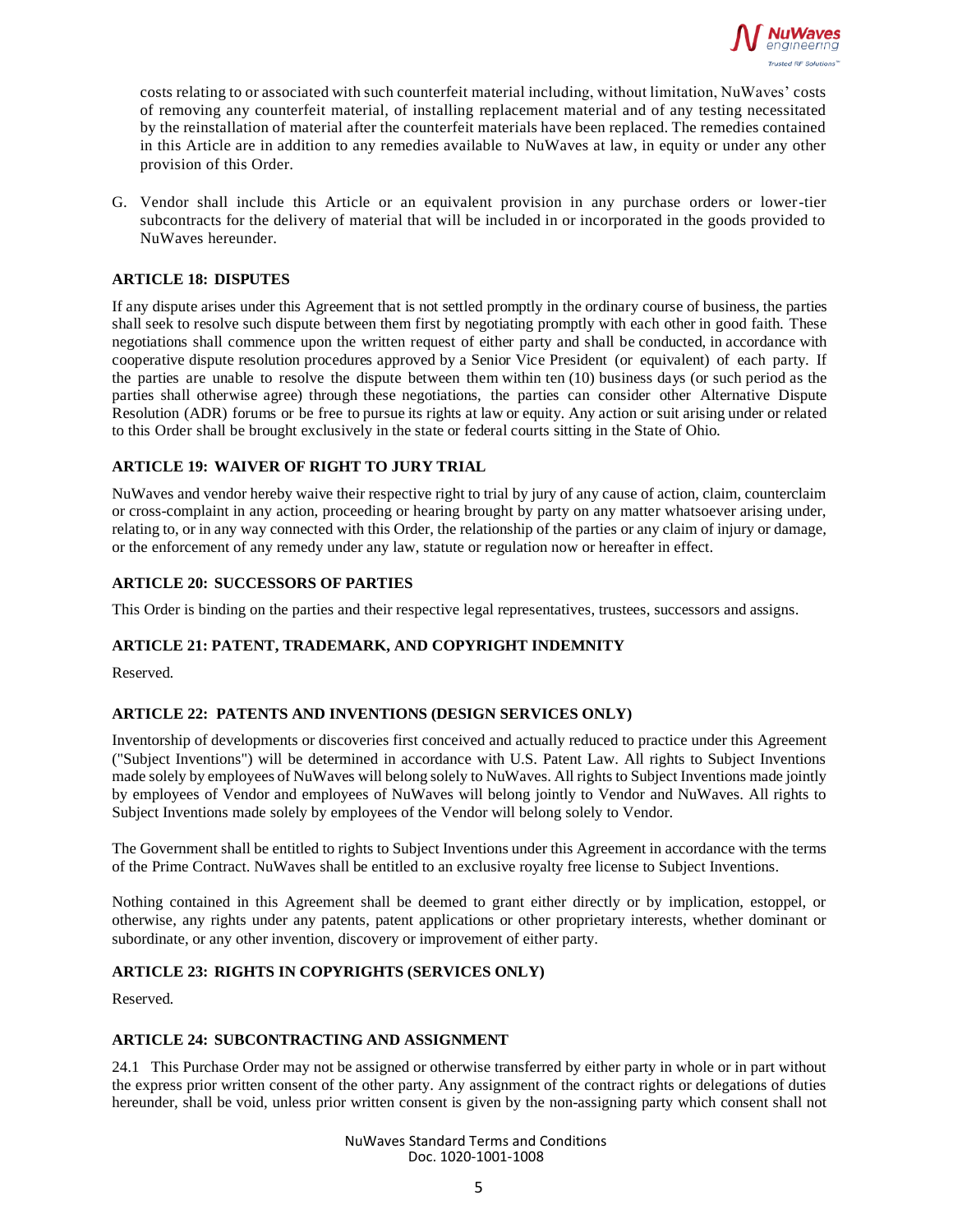

be unreasonably withheld. Notwithstanding the foregoing, in the event of a sale of all or substantially all of the assets of a party, that party may assign this Agreement upon subsequent notice to the other party. This Order shall be binding on and inure to the benefit of both parties' successors and permitted assigns.

24.2Vendor is required to obtain written approval from NuWaves prior to subcontracting any work in support of this Order.

#### **ARTICLE 25: COMMUNICATION**

Frequent and effective communication between Vendor and NuWaves is critical to ensure on-time delivery, defectfree products/services, and meeting customer requirements. Both parties understand this and will communicate relevant information in a timely, efficient manner to stakeholders.

#### **ARTICLE 26: CHANGES**

Reserved.

#### **ARTICLE 27: TERMINATION FOR DEFAULT**

Reserved.

#### **ARTICLE 28: TERMINATION FOR CONVENIENCE**

Reserved.

#### **ARTICLE 29: INDEMNIFICATION**

29.1 Vendor shall indemnify and hold harmless NuWaves (i.e. its officers, owners, directors, trustees, employees and its suppliers) and the Government from any and all damages, costs, including legal fees, losses and liabilities resulting from a suit or proceeding for infringement of any patent, trademark or copyright by reason of the sale or use of any product sold to NuWaves hereunder, and from reasonable expenses incurred by NuWaves in defense of such suit or proceeding.

29.2 Vendor will indemnify and save harmless NuWaves (i.e. its officers, owners, directors, trustees, employees and its suppliers) and the Government from and against all liability, demands, claims, losses, costs, damages and expenses by reason or on account of property damage, death and personal injury of whatsoever nature or kind arising out of, as a result of, or in connection with the performance of this Order which is occasioned by the actions or omissions of Vendor or its suppliers.

### **ARTICLE 30: CONSENT TO SUBCONTRACT**

Reserved.

#### **ARTICLE 31: APPLICABLE STATE LAW**

31.1 This Order shall be construed in accordance with and governed by the laws of the State of Ohio, excluding choice of law rules. Any suit hereunder shall be brought in the courts of Ohio.

31.2 In performing any activities reasonably related to this Order, both parties shall comply with all applicable provisions of federal, state, and local laws, rules, executive subcontracts, and regulations in effect at the time of such activities.

31.3 If any of the provisions or portions thereof of this Order are held to be invalid by a court of competent jurisdiction under any applicable statue or rule of law, they are to that extent to be deemed omitted without affecting the validity of the remaining provisions of the Order.

31.4 The titles of the clauses in this Order, including all Attachments thereto, shall be read as references only and shall not be read as affecting, contradicting, negating, or explaining the meaning or interpretation of this Order.

# **ARTICLE 32: EXPORT CONTROL**

Vendor must complete and return to NuWaves an Export Ownership statement before Export-controlled data can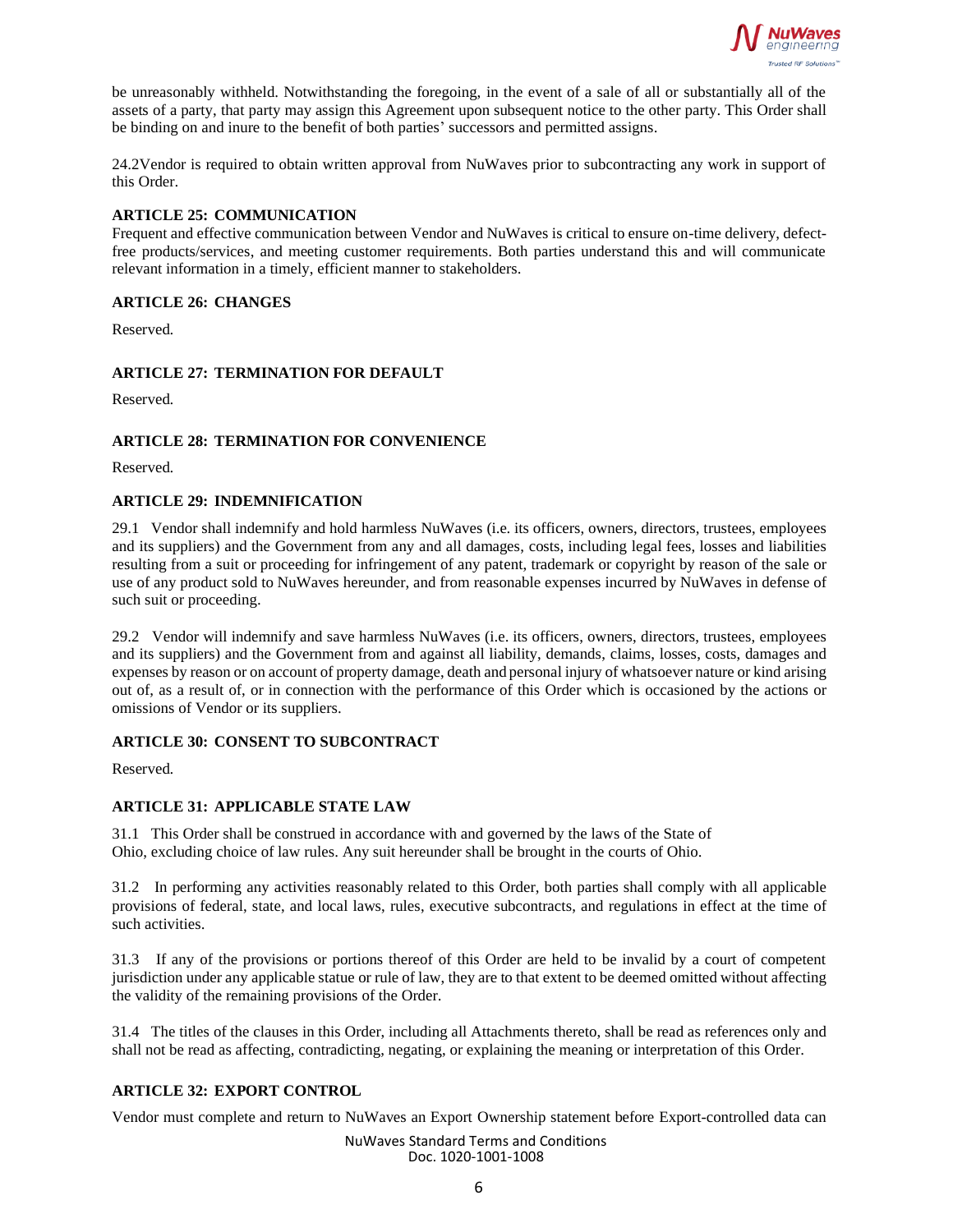

be transmitted between NuWaves and Vendor.

Vendor must provide export status (if not submitted with quote) of all Government licenses and clearances required for the export or other release of technology or technical information for the deliverable; to include Export Commodity Classification Number (ECCN) on the Commodity Classification Automated Tracking System (CCATS) form (for all items that fall under Department of Commerce jurisdiction) or United States Munitions List (USML) category (for all items that fall under Department of State jurisdiction), and Schedule B and/or Harmonized Tariff Schedule (HTS) code (for all items).

#### **ARTICLE 33: GRATUITIES/KICKBACKS**

Reserved.

#### **ARTICLE 34: RELEASE OF INFORMATION**

Except as required by law, no public release of any information, or confirmation or denial of same, with respect to this Order or the subject matter hereof, will be made by Vendor without the prior written approval of NuWaves.

#### **ARTICLE 35: GOVERNMENT PROPERTY**

Reserved.

#### **ARTICLE 36: VERIFICATION DELEGATION**

Reserved.

#### **ARTICLE 37: SURVIVABILITY**

If this Order expires, is completed, or is terminated, VENDOR shall not be relieved of those obligations contained in the following provisions:

Handling Proprietary Data (Article 15)

Services to be Furnished and Warranty (Article 17)

Disputes/Waiver of Jury Trial (Articles 18 & 19)

Patent, Trade Mark, Copyright Indemnity (Article 22)

Rights in Copyright (Article 23)

Contractual Relationship (Article 25)

Indemnification (Article 29)

Applicable State Law (Article 31)

Export Control (Article 32)

#### **ARTICLE 38: INSURANCE REQUIREMENTS (ON-SITE SERVICES ONLY)**

Vendors agrees to maintain the following insurances during the period of performance of the Order:

- Workers' compensation insurance as prescribed by the cognizant state or country.
- Employer's liability insurance of at least \$500,000 per occurrence.
- Automobile liability insurance (if the use of motor vehicles is required by the Order) with limits of at least \$1,000,000 combined single limit for bodily injury and property damage per occurrence.
- Commercial General Liability insurance including, without limitation, Blanket Contractual Liability and Broad Form Property Damage, with limits of at least \$1,000,000 combined single limit for bodily injury and property damage per occurrence.

#### **ARTICLE 39: ENTIRE AGREEMENT/SUPERSEDING EFFECT**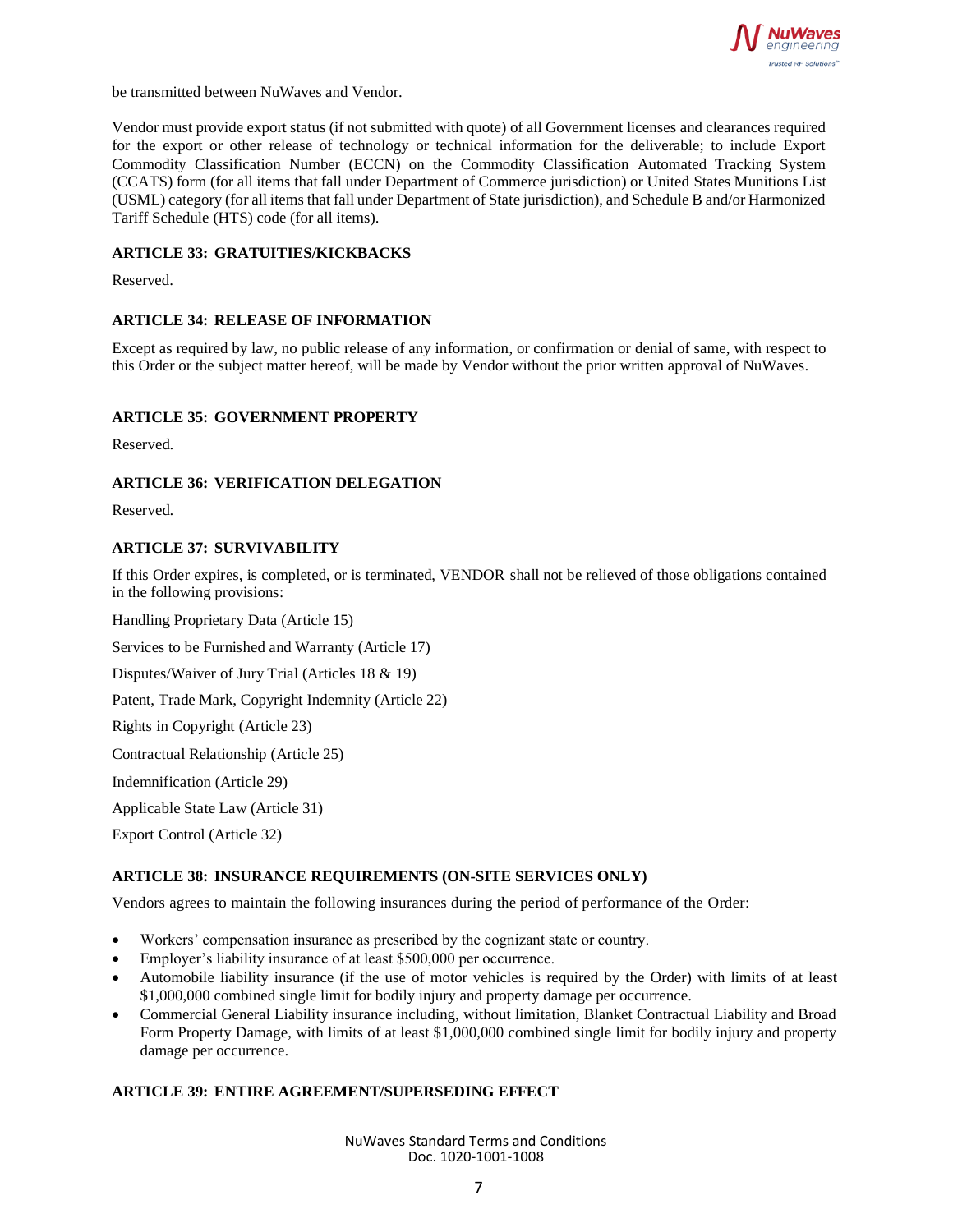

Upon acceptance of this order, the Vendor agrees that the provisions under this Agreement shall constitute the entire Agreement between the Parties hereto and supersede all prior Agreements whether written or oral relating to the subject matter hereof. This Order may not be modified or terminated orally, and no modification or any claimed waiver of any of the provisions hereof shall be binding unless in writing and signed by the party against whom such modification or waiver is sought to be enforced.

# **ARTICLE 40: NONWAIVER OF RIGHTS**

Any failure at any time of NuWaves to enforce any provision of this Order shall not constitute a waiver of such provision or prejudice the right of Prime Contractor to enforce such provision at any subsequent time.

# **ARTICLE 41: LIMITATION OF LIABILITY**

NuWaves' aggregate liability, in any Vendor claim, shall not, under any circumstance, exceed the payment, if any, received by NuWaves for the Services furnished or to be furnished, as the case may be, which is subject of the claim or dispute. In no event, shall NuWaves be responsible for incidental or consequential damages, however caused.

# **ARTICLE 42: INTERNATIONAL TRAFFIC IN ARMS REGULATIONS (ITAR) (APPLICABLE TO EXPORT-CONTROLLED PRODUCTS AND SERVICES ONLY)**

- a. This Order, including any attachments or exhibits hereto, contains information which is subject to the International Traffic in Arms Regulations (ITAR) or Export Administration Regulations (EAR) which may not be released to foreign concerns or foreign persons either inside or outside the United States without first obtaining the proper export authority. Vendor shall obtain an export license pursuant to the requirements set forth herein for any items that Vendor either manufactures or subcontracts outside the U.S or before allowing access to any technical data by a foreign person in the United States. If Vendor is a "Foreign Person" (as defined by the International Traffic in Arms Regulations [ITAR] reference 22 CFR Subchapter M) the Vendor shall, upon request of NuWaves' Procurement Agent and without additional cost, provide such information as may be necessary to support NuWaves' application for export license(s) covering any items ordered from Vendor hereunder.
- b. This Order contains defense related technical data. NuWaves has obtained, or will obtain, the approval of the U.S. Government to furnish to Vendor the data, and any other items hereunder requiring such approval, which are necessary for Vendor to perform this Contract. U.S Government approval is based upon the following ITAR requirements with which Vendor agrees to comply:
- a. Vendor shall use the technical data furnished by Buyer only in the manufacture of defense articles in accordance with this Contract.
- b. Vendor shall not disclose or provide technical data furnished by Buyer to any person except authorized U.S. citizen, protected person, permanent resident alien (immigrant alien). If Vendor is a "Foreign Person," it may also disclose or provide technical data furnished by Buyer to its employees who are citizens of the same country and qualified subcontractors in the same country which require the data in performance of the orders.
- c. Vendor shall not disclose or provide technical data furnished by NuWaves to any foreign person either in the U.S. or abroad unless obtaining prior authorization directly from the U.S. Department of State Office of Defense Trade Controls (ODTC). ITAR defines a "foreign person" as any person who is not a U.S. citizen, permanent resident alien, or a protected individual as defined by 8 USC 1324B(a)(3). Foreign person also means a foreign corporation (corporation not incorporated in the U.S.), foreign government, and any agency or subdivision of foreign governments (i.e. diplomatic mission).
- d. Vendor shall not acquire any rights in the data furnished by NuWaves except to use it in the performance of this Contract. Vendor also shall not convey to its qualified subcontractors any greater rights in the data than Vendor has. Vendor's qualified subcontractors shall only have the right to use the data as required in performance of their subcontracts.
- e. Vendor shall deliver the defense articles manufactured in accordance with this Contract only to NuWaves or to the U.S. Government.
- f. Upon completion or termination of this Contract, Vendor shall destroy or return to NuWaves all technical data furnished to Vendor by NuWaves pursuant to this Contract. At Buyer's election, NuWaves may direct Vendor to return or destroy the data and may require Vendor to certify in writing that Vendor has complied.
- g. Vendor shall impose these requirements, (a) through (g), suitably revised to identify the parties properly, on all of its subcontractors to which Vendor intends to furnish technical data provided by NuWaves for use by the subcontractors in performance of the subcontracts.

# **ARTICLE 43: RECIPROCAL WAIVER OF CLAIMS– QUALIFIED ANTI-TERRORISM TECHNOLOGY**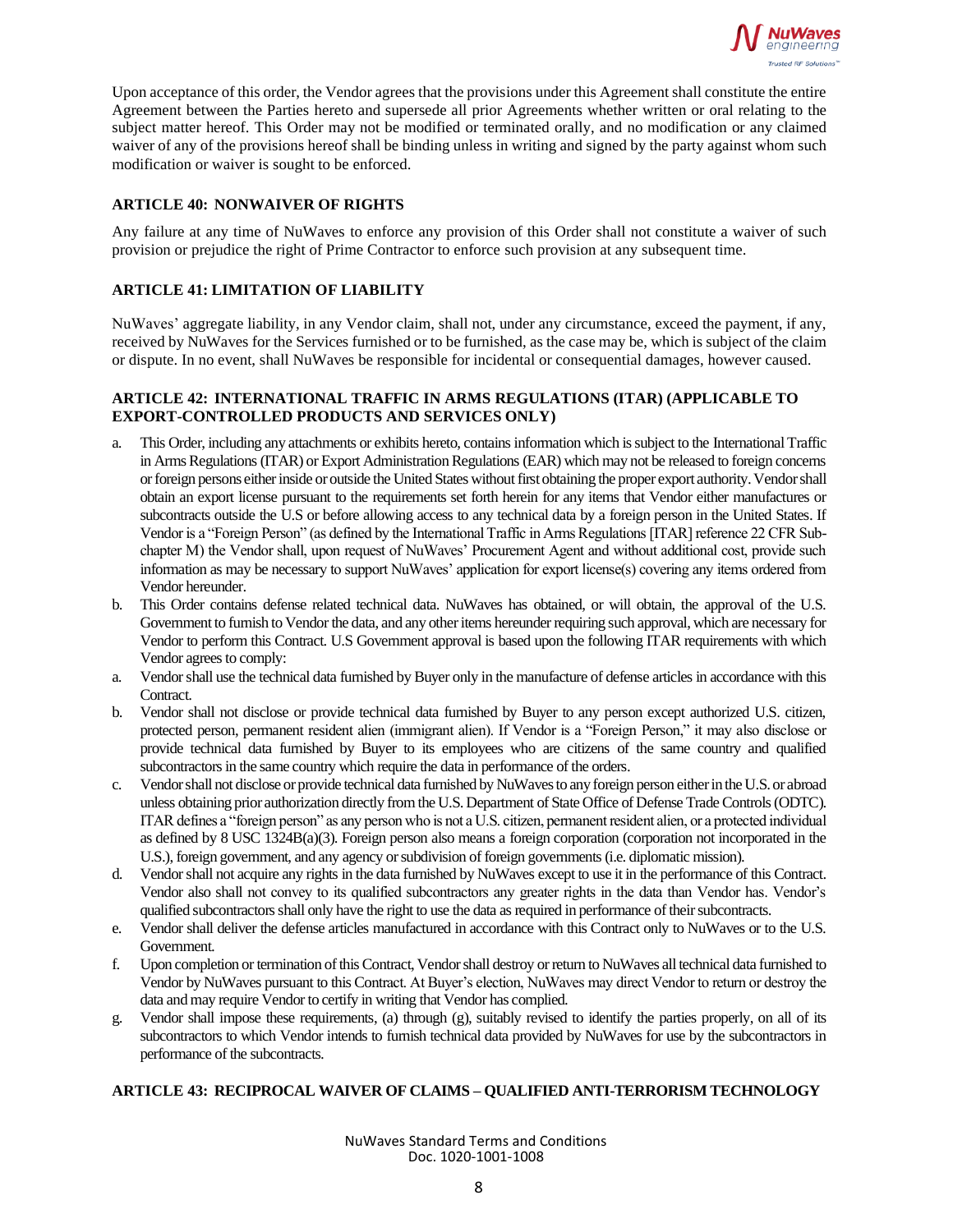

43.1

This Contract may involve manufacture, sale, use, or operation of qualified anti-terrorism technologies. You are a contractor, subcontractor, supplier, vendor, customer, or contractor and subcontractor of a customer of such technologies. As such, pursuant to 6 U.S.C. §443(b) of the SAFETY Act and 6 C.F.R. §25.5(e), you shall be responsible for losses, including business interruption losses, that you sustain (and for losses that your employees sustain) resulting from an activity resulting from an act of terrorism when the qualified anti-terrorism technologies have been deployed in defense against or response to or recovery from such act of terrorism.

43.2

Qualified anti-terrorism technology," "act of terrorism," and "loss" are defined in 6 U.S.C. §444.

#### 43.3

Include the substance of this clause, including this paragraph (c), in all Contracts, purchase orders (PO), or Subcontracts or PO's with a contractor, subcontractor, supplier, vendor, customer, or contractor and subcontractor of a customer. In accordance with FAR 50.205-1 (Safety Act Considerations 2007), the U.S. Government is not a "customer" from which a contractor must request a reciprocal waiver of claims.

# **ARTICLE 44: PRIME CONTRACT CLAUSES**

Because NuWaves primarily deals with government-funded contracts, several clauses (listed below) related to the Federal Acquisition Regulations (FAR) as well as the Defense FAR Supplement (DFARS) are hereby incorporated by reference for all orders issued by NuWaves. Vendor shall insert these provisions in lower-tier subcontracts either verbatim or by reference.

Clauses in this document may not be applicable to specific orders due to the type of order, dollar thresholds, etc. Clauses not applicable for these reasons shall not be removed from this document and will be considered by all parties to be without force and effect.

In accordance with FAR 52.244-6, the only clauses applicable to orders for commercial items are those annotated with a \*.

| 52.202-1   | <b>Definitions</b>                                                                |
|------------|-----------------------------------------------------------------------------------|
| 52.203-10  | Price or Fee Adjustment for Illegal or Improper Activity                          |
| 52.203-19* | Prohibition on Requiring Certain Internal Confidentiality Agreements or           |
|            | <b>Statements</b>                                                                 |
| 52.204-2   | <b>Security Requirements</b>                                                      |
| 52.204-9   | Personal Identity Verification of Contractor Personnel (applies where Seller will |
|            | have physical access to a federally-controlled facility or access to a Federal    |
|            | information system)                                                               |
| 52.204-21  | Basic Safeguarding of Covered Contractor Information Systems (applies if          |
|            | Seller may have Federal contract information residing in or transitioning through |
|            | its information system; inapplicable to Orders for commercially available off-    |
|            | the-shelf items)                                                                  |
| 52.204-23* | Prohibition on Contracting for Hardware, Software, and Services Developed or      |
|            | Provided by Kaspersky Lab and Other Covered Entities                              |
| 52.204-25* | Prohibition on Contracting for Certain Telecommunications and Video               |
|            | Surveillance Services or Equipment (only applies when the order is for "covered"  |
|            | telecommunications equipment")                                                    |
| 52.211-5   | <b>Material Requirements</b>                                                      |
| 52.211-15  | Defense Priority and Allocation Requirements                                      |
| 52.212-5   | Contract Terms Required to Implement Executive Orders – Commercial Items          |
| 52.217-9   | Option to Extend the Term of the Contract                                         |

44.1 All Purchase Orders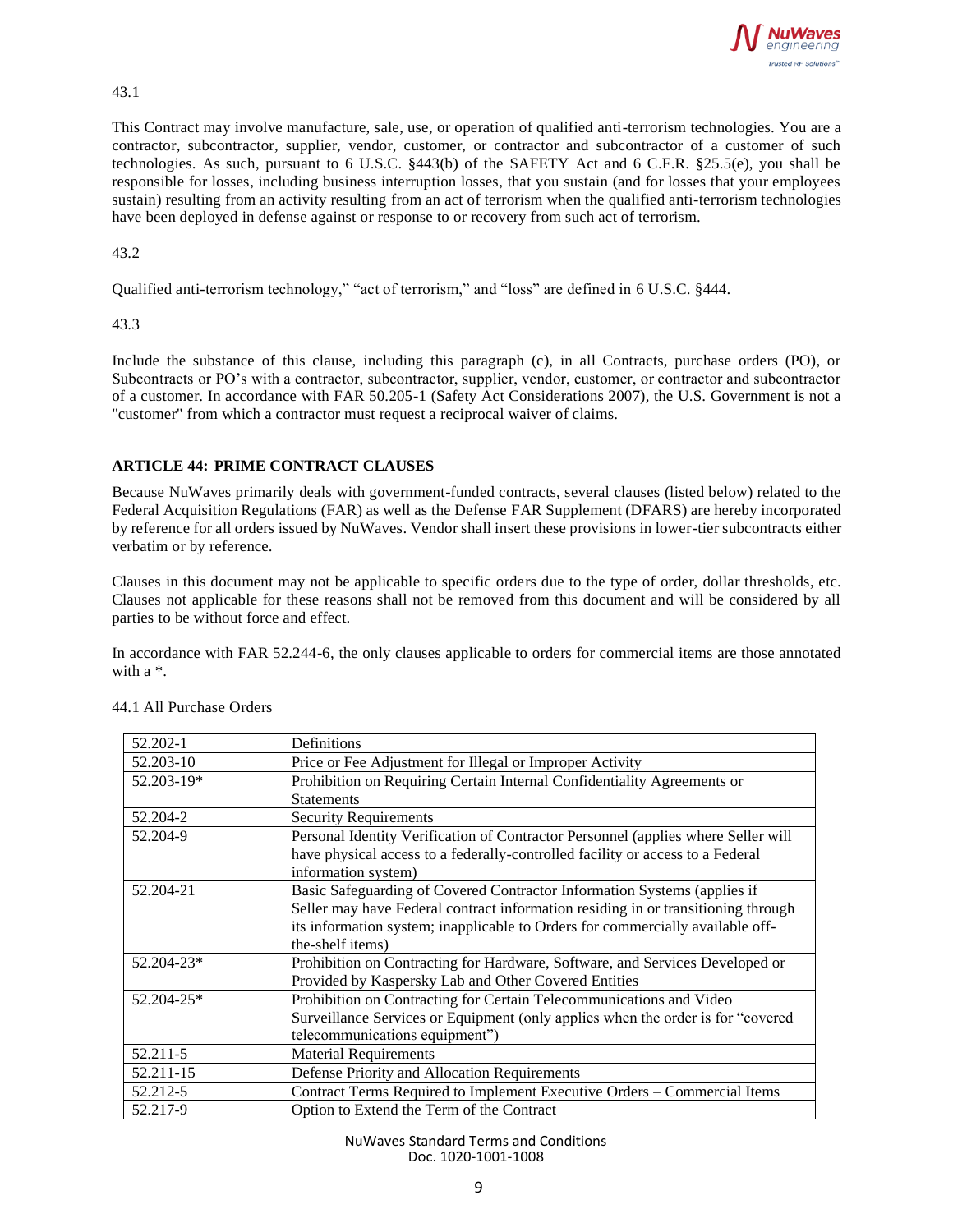

| 52.222-1      | Notice to Government of Labor Disputes                                                                                                                          |
|---------------|-----------------------------------------------------------------------------------------------------------------------------------------------------------------|
| 52.222-21*    | Prohibition of Segregated Facilities                                                                                                                            |
| 52.222-22     | Previous Contracts and Compliance Reports                                                                                                                       |
| 52.222-26*    | <b>Equal Opportunity</b>                                                                                                                                        |
| 52.222-41     | Service Contract Act of 1965, as amended                                                                                                                        |
| 52.222-50*    | Combating Trafficking in Persons (include Alternate I if it is included in the                                                                                  |
|               | prime contract)                                                                                                                                                 |
| 52.222-51     | Exemption From Application of the Service Contract Act to Contracts for                                                                                         |
|               | Maintenance, Calibration, or Repair of Certain Equipment - Requirements                                                                                         |
| 52.222-53     | Exemption From Application of the Service Contract Act to Contracts for                                                                                         |
|               | Certain Services - Requirements                                                                                                                                 |
| 52.222-54     | Employment Eligibility Verification (applies if Order exceeds the micro-                                                                                        |
|               | purchase threshold and includes work performed in the US)                                                                                                       |
| 52.222-55     | Minimum Wages Under Executive Order 13658 (applies if Order is subject to                                                                                       |
|               | the Service Contract Act Standards statute or Wage Rate Requirements statute,                                                                                   |
|               | and the work is performed in whole or in part in the US)                                                                                                        |
| 52.222-62     | Paid Sick Leave Under Executive Order 13706 (applies if Order is subject to the                                                                                 |
|               | Service Contract Act Standards statute or Wage Rate Requirements statute, and                                                                                   |
|               | the work is performed in whole or in part in the US)                                                                                                            |
| 52.223-11     | <b>Ozone-Depleting Substances</b>                                                                                                                               |
| 52.223-12     | Refrigeration Equipment and Air Conditioners                                                                                                                    |
| 52.223-18     | Encouraging Contractor Policies to Ban Text Messaging While Driving (applies                                                                                    |
|               | if Order exceeds the micro-purchase threshold)                                                                                                                  |
| 52.225-1      | Buy American Act - Supplies                                                                                                                                     |
| 52.225-8      | Duty-Free Entry                                                                                                                                                 |
| $52.225 - 13$ | Restrictions on Certain Foreign Purchases                                                                                                                       |
| $52.225 - 20$ | Prohibition on Conducting Restricted Business Operations in Sudan                                                                                               |
| 52.227-3      | Patent Indemnity                                                                                                                                                |
| $52.227 - 9$  | Refund of Royalties (applies if royalties reported during the negotiation of the<br>Order exceed \$250)                                                         |
| 52.227-11     | Patent Rights – Ownership by the Contractor (applies to subcontracts for                                                                                        |
|               | experimental, developmental, or research work performed by a small business                                                                                     |
|               | concern or domestic non-profit organization; reports required by this clause shall                                                                              |
|               | be filed with the agency identified by the Buyer's Procurement representative on                                                                                |
|               | the face of this Order)                                                                                                                                         |
| 52.227-12     | Patent Rights – Ownership by the Contractor (Long form) (Only applies to                                                                                        |
|               | " experimental, development, or research work)                                                                                                                  |
| 52.227-14     | Rights in Data - General (does not apply if DFARS 252.227-7013 applies;                                                                                         |
| 52.227-19     | certain other exceptions apply $-$ e.g., work is to be performed outside the U.S.)<br>Commercial Computer Software License (only applies for the acquisition of |
|               | commercial computer software; does not apply under Department of Defense                                                                                        |
|               | procurements)                                                                                                                                                   |
| 52.228-3      | Worker's Compensation Insurance (Defense Base Act)                                                                                                              |
| 52.228-4      | Workers Compensation and War-Hazard Insurance Overseas                                                                                                          |
| 52.228-5      | Insurance - Work on a Government Installation                                                                                                                   |
| 52.232-40*    | Providing Accelerated Payments to Small Business Subcontractors                                                                                                 |
| 52.234-1      | Industrial Resources Developed Under Defense Production Act Title III                                                                                           |
| 52.236-13     | <b>Accident Prevention</b>                                                                                                                                      |
| 52.242-15     | Stop Work Order (the words "ninety (90) days" are changed to "one hundred                                                                                       |
|               | (100) days" and the words "thirty (30) days" are changed to "twenty (20) days"                                                                                  |
|               | whenever they appear; if the Stop Work Order is issued based on a bid protest,                                                                                  |
|               | the 100-day period may be extended by Buyer until the protest is resolved; and                                                                                  |
|               | any equitable adjustment is subject to Buyer's recovery from the Government)                                                                                    |
| 52.244-5      | Competition in Subcontracting                                                                                                                                   |
| 52.244-6*     | Subcontracts for Commercial Items                                                                                                                               |
| 52.245-1      | Government Property (Applicable to orders/subcontracts where government                                                                                         |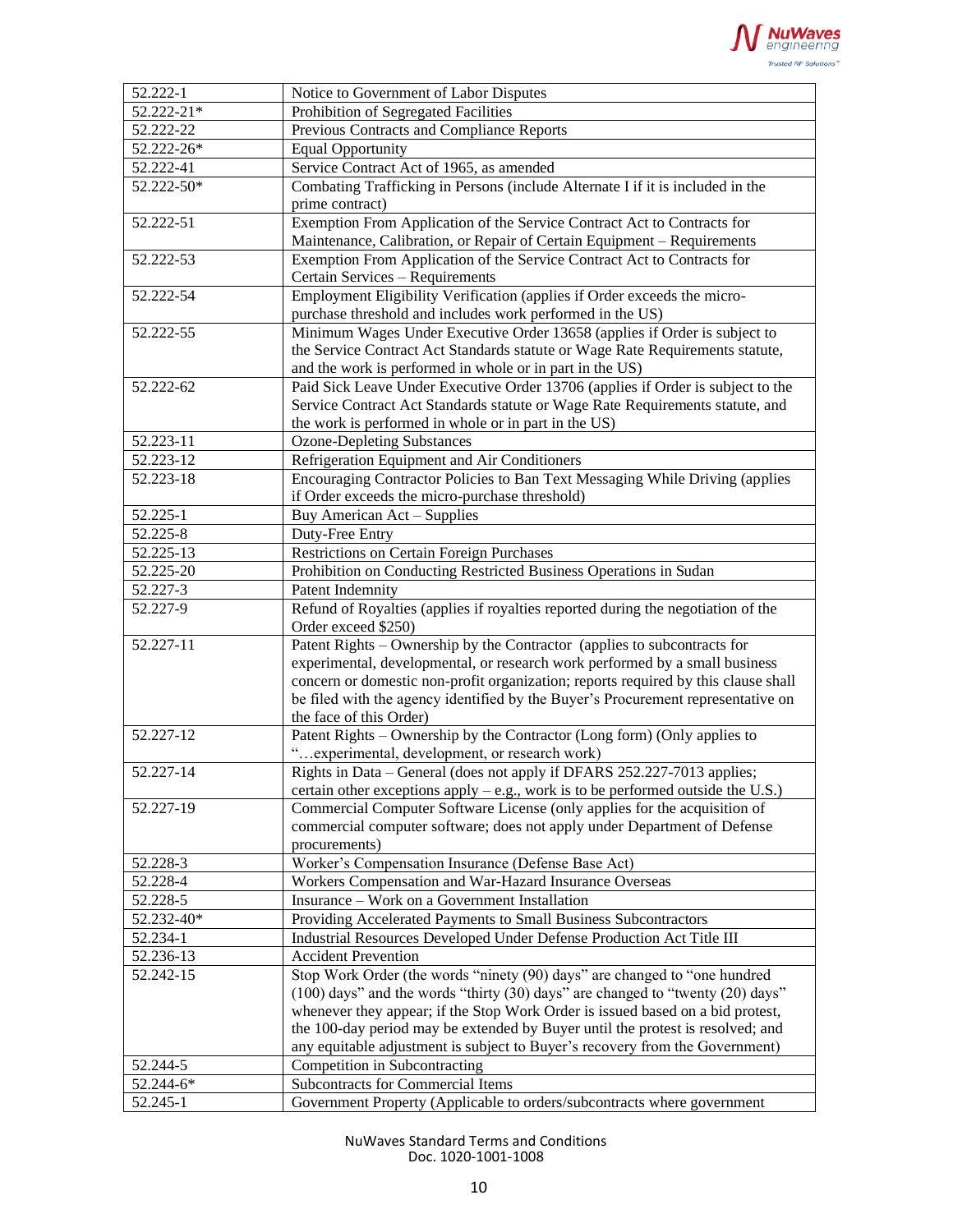

|               | property is acquired or furnished for subcontract performance)                       |
|---------------|--------------------------------------------------------------------------------------|
| 52.246-2      | Inspection of Supplies – Fixed Price (in paragraphs $(b)$ , $(c)$ , and $(d)$ ,      |
|               | "Government" means "Buyer and Government")                                           |
| 52.246-4      | Inspection of Services – Fixed Price (same as above)                                 |
| 52.246-7      | Inspection of Research and Development – Fixed Price (same as above)                 |
| 52.246-16     | <b>Responsibility for Supplies</b>                                                   |
| 52.247-63     | Preference for U.S. Flag Air Carriers                                                |
| 52.247-64*    | Preference for Privately Owned U.S.-Flag Commercial Vessels                          |
| 252.203-7002* | Requirement to Inform Employees of Whistleblower Rights                              |
| 252.204-7012  | Safeguarding Covered Defense Information and Cyber Incident Reporting                |
|               | (applies to Orders for operationally critical support or for which performance will  |
|               | involve a covered contractor information system)                                     |
|               |                                                                                      |
| 252.208-7000  | Intent to Furnish Precious Metals as government-furnished material (applies to       |
|               |                                                                                      |
|               | non-COTS material purchase orders that contain silver, gold, platinum, palladium,    |
|               | iridium, rhodium, and ruthenium)                                                     |
| 252.211-7003* | Item Unique Identification and Valuation (applies if the Order requires the Work     |
|               | to contain "unique item identification"; items subject to unique item identification |
|               | are identified elsewhere in this Order; all reports required to be submitted under   |
|               | this clause shall be made through Buyer's Purchasing Representative)                 |
| 252.223-7008* | Prohibition of Hexavalent Chromium                                                   |
| 252.225-7007* | Prohibition on Acquisition of United States Munitions List Items from                |
|               | Communist Chinese Military Companies (applies if Seller is supplying items on        |
|               | the U.S. Munitions list)                                                             |
| 252.225-7013  | Duty-Free Entry (applies in lieu of FAR 52.225-8; if the prime contract number       |
|               | and identity of the Contracting Officer is not available, contact Buyer's            |
|               | Purchasing Representative)                                                           |
| 252.225-7047  | Exports by Approved Community Members in Performance of the Contract (if             |
|               | Order may require exports or transfers of qualifying defense articles)               |
| 252.225-7048  | <b>Export-Controlled Items</b>                                                       |
| 252.227-7013  | Rights in Technical Data - Noncommercial Items (applies in lieu of FAR 52.227-       |
|               | 14)                                                                                  |
| 252.227-7016  | Rights in Bid or Proposal information (no substitutions for "Government" or          |
|               | "Contracting Officer" are made)                                                      |
| 252.227-7018  | Rights in Noncommercial Technical Data and Computer Software - Small                 |
|               | <b>Business Innovation Research (SBIR) Program</b>                                   |
| 252.227-7019  | Validation of Asserted Restrictions - Computer Software (applies to Orders where     |
|               | computer software will be furnished to the Government)                               |
| 252.227-7026  | Deferred Delivery of Technical Data or Computer Software                             |
| 252.227-7027  | Deferred Ordering of Technical Data or Computer Software                             |
| 252.227-7037* | Validation of Restrictive Markings on Technical Data (no substitutions for           |
|               |                                                                                      |
|               | "Government" or "Contracting Officer" are made)                                      |
| 252.229-7011  | Reporting of Foreign Taxes - U.S. Assistance Programs (if Order exceeds              |
|               | \$500.00 and subcontract is with a foreign entity)                                   |
| 252.232-7017* | Accelerating Payments to Small Business Subcontractors-Prohibition on Fees and       |
|               | Consideration (only applies if Order is placed with Small Business)                  |
| 252.235-7003  | Frequency Authorization (applies if this Order requires developing, producing,       |
|               | constructing, testing, or operating a device requiring a radio frequency             |
|               | authorization)                                                                       |
| 252.237-7023  | Continuation of Essential Contractor Services (applies if order is for essential     |
|               | services)                                                                            |
| 252.239-7010* | Cloud Computing Services (applies if Order involves or may involve cloud             |
|               | services)                                                                            |
| 252.244-7000* | Subcontracts for Commercial Items                                                    |
| 252.246-7003* | Notification of Potential Safety Issues (applies if this Order is for (i) parts      |
|               | identified as critical safety items; (ii) systems and subsystems, assemblies, and    |
|               | subassemblies integral to a system; or (iii) repair, maintenance, logistics support, |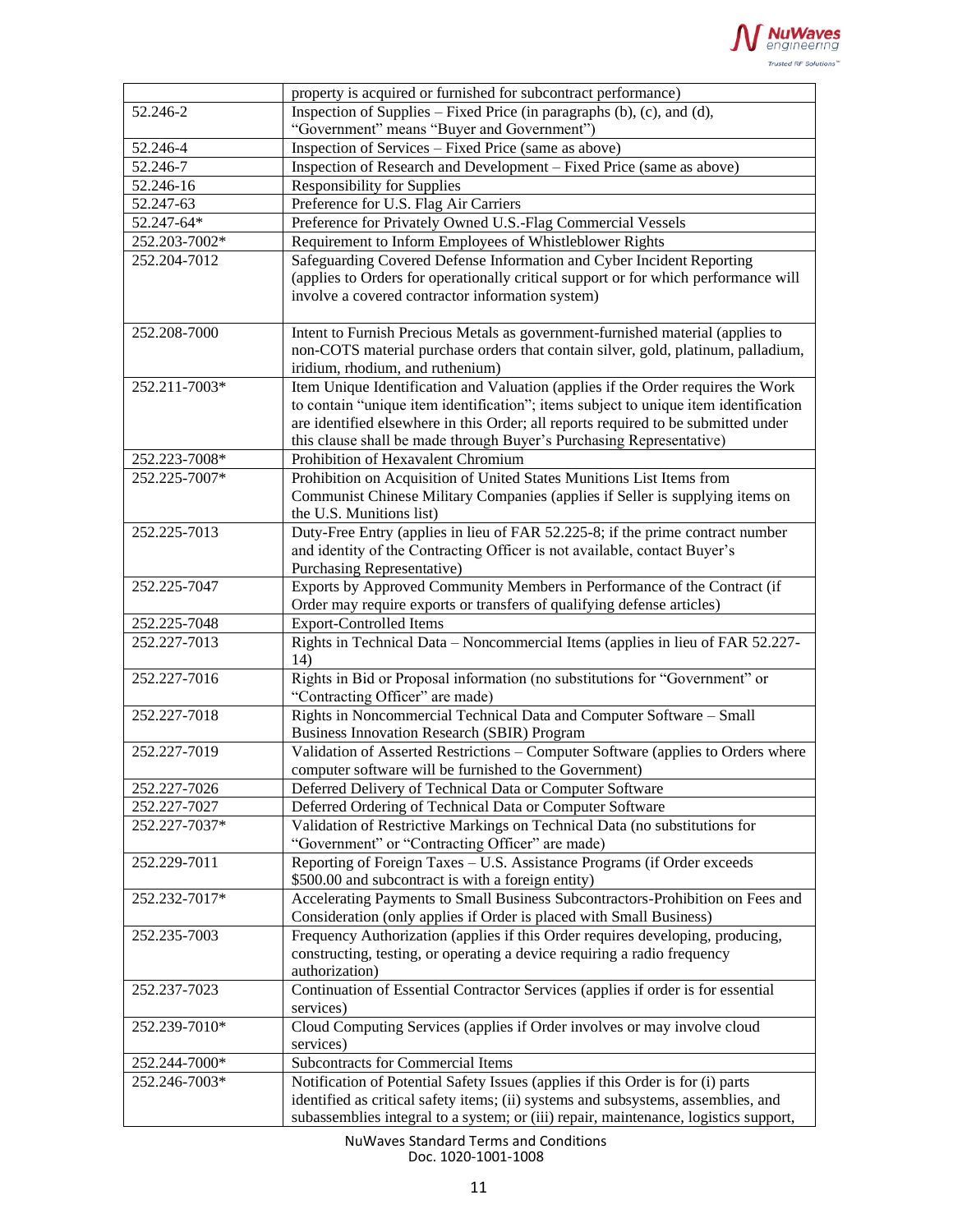

|               | or overhaul services for systems and subsystems, assemblies, subassemblies, and<br>parts integral to a system; Seller shall provide notifications to Buyer and the |
|---------------|--------------------------------------------------------------------------------------------------------------------------------------------------------------------|
|               | Contracting Officer identified to Seller)                                                                                                                          |
| 252.246-7007* | Contractor Counterfeit Electronic Part Detection and Avoidance System (applies                                                                                     |
|               | to Orders for electronic parts or assemblies containing electronic parts)                                                                                          |
| 252.246-7008* | Sources of Electronic Parts (applies to Orders for electronic parts or assemblies                                                                                  |
|               | containing electronic parts, including for commercial items, unless the Seller is                                                                                  |
|               | the original manufacturer)                                                                                                                                         |
| 252.247-7003* | Pass-through of motor carrier fuel surcharge adjustment to the cost bearer (Only                                                                                   |
|               | applies to "subcontractswith motor carriers, brokers, or freight forwarders.").                                                                                    |
| 252.247-7023  | Transportation of Supplies by Sea                                                                                                                                  |
| 252.247-7024  | Notification of Transportation of Supplies By Sea                                                                                                                  |

44.2 Orders over \$10,000 Shall Also Include the Following:

| 52.222-40* | Notification of Employee Rights Under the National Labor Relations Act |
|------------|------------------------------------------------------------------------|
|            | (applies only if the work under the Order will be performed in the US) |

44.3 Orders Over \$15,000 Shall Also Include the Following:

| 52.222-20  | Contracts for Materials, Supplies, Articles and Equipment Exceeding \$15,000 |
|------------|------------------------------------------------------------------------------|
| 52.222-36* | Equal Opportunity for Workers with Disabilities                              |

44.4 Orders Of \$30,000 Or More Shall Also Include the Following:

| $52.204 - 10$ | Reporting Executive Compensation and First-Tier Subcontract Awards |
|---------------|--------------------------------------------------------------------|
|               | (subparagraph $(d)(2)$ does not apply)                             |

44.5 Orders Of \$150,000 Or More Shall Also Include the Following:

| 52.222-35* | Equal Opportunity for Veterans        |
|------------|---------------------------------------|
| 52.222-37* | <b>Employment Reports on Veterans</b> |
| 52.248-1   | Value Engineering                     |

44.6 Orders Over \$150,000 Shall Also Include the Following:

| 52.203-6     | Restrictions on Subcontractor Sales to the Government (for commercial items,<br>Alternate I applies) |
|--------------|------------------------------------------------------------------------------------------------------|
| 52.203-7     | Anti-Kickback Procedures (paragraph $\epsilon(1)$ does not apply)                                    |
| 52.203-12    | Limitation on Payments to Influence Certain Federal Transactions                                     |
| 52.203-16    | Preventing Personal Conflicts of Interest                                                            |
| 52.203-17    | Contractor Employee Whistleblower Rights and Requirement to Inform                                   |
|              | <b>Employees of Whistleblower Rights</b>                                                             |
| 52.215-2     | Audit and Records - Negotiation (applies if Order exceeds threshold for                              |
|              | submission of cost or pricing data at FAR $15.403-4(a)(1)$ and is "cost-type")                       |
| 52.215-14    | <b>Integrity of Unit Prices</b>                                                                      |
| 52.215-23    | Limitations on Pass-Through Changes (applies to purchase orders that exceed                          |
|              | the threshold for obtaining cost or pricing data in accordance with FAR 15.403-                      |
|              | 4)                                                                                                   |
| 52.222-17    | Nondisplacement of Qualified Workers                                                                 |
| 52.222-54    | <b>Employment Eligibility Verification</b>                                                           |
| 52.227-1     | Authorization and Consent                                                                            |
| 52.227-2     | Notice and Assistance Regarding Patent and Copyright Infringement                                    |
| 252.203-7001 | Prohibition on Persons Convicted of Fraud or Other Defense Contract-Related                          |
|              | Felonies                                                                                             |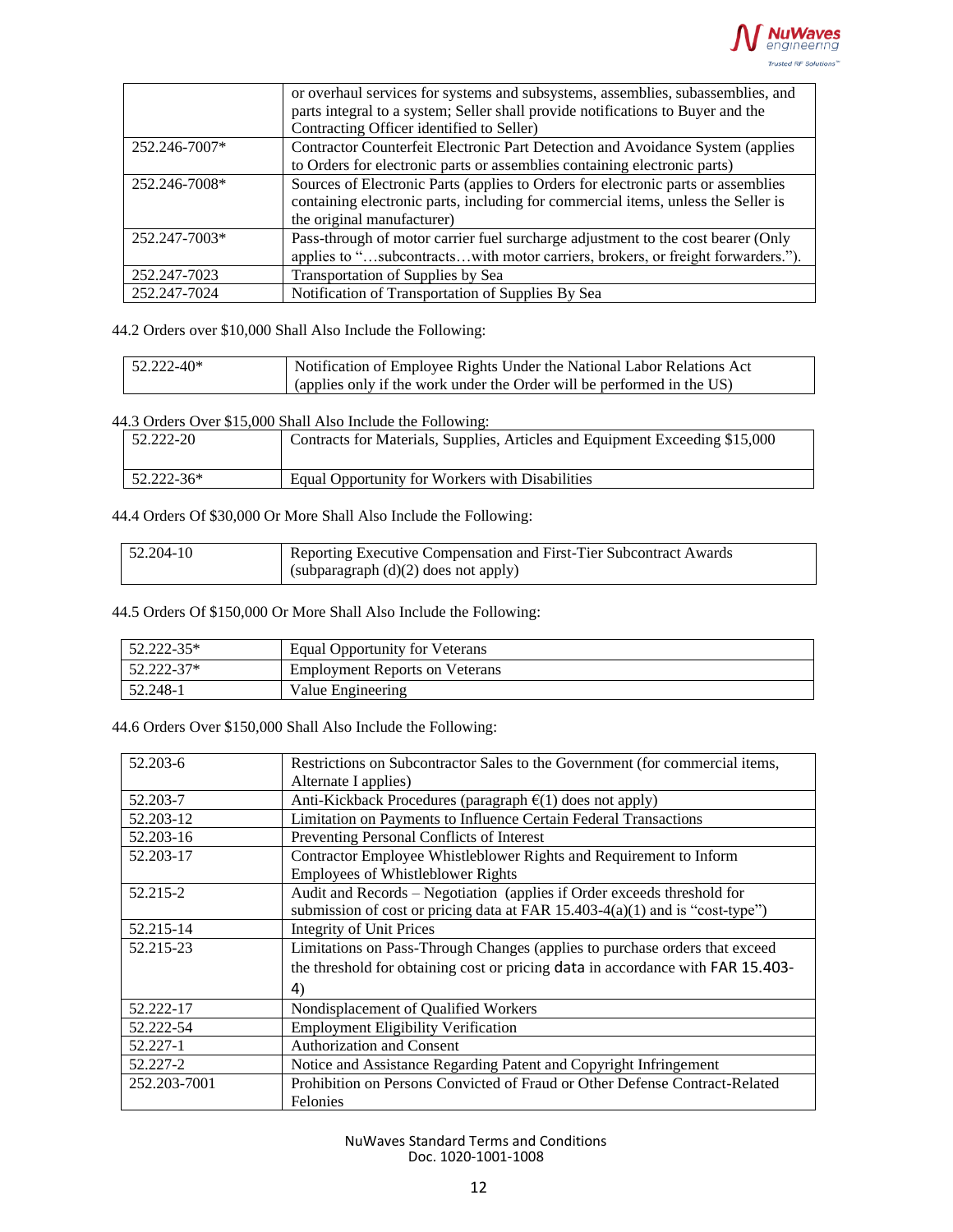

| 252.225-7008  | Restriction on Acquisition of Specialty Metals (applies to Orders for delivery of |
|---------------|-----------------------------------------------------------------------------------|
|               | specialty metals as end items)                                                    |
| 252.225-7009* | <b>Restriction on Acquisition of Certain Articles Containing Specialty Metals</b> |
|               | (applies if aircraft, missile or space systems, ships, tank or automotive items,  |
|               | weapon systems, or ammunition contain specialty metals; delete paragraphs (d)     |
|               | and $\epsilon(1)$                                                                 |

44.7 Orders Over \$500,000 Shall Also Include the Following:

| 252.226-7001 | Utilization of Indian Organizations, Indian-Owned Economic Enterprises, and<br>Native Hawaiian Small Business Concerns              |
|--------------|-------------------------------------------------------------------------------------------------------------------------------------|
| 52.204-15    | Service Contract Reporting Requirements for Indefinite-Delivery Contracts (only<br>applies to first tier subcontracts for services) |

44.8 Orders over \$700,000 Shall Also Include the Following:

| 52.219-9     | <b>Small Business Subcontracting Plan</b>                                   |
|--------------|-----------------------------------------------------------------------------|
| 52.219-16    | Liquidated Damages – Subcontracting Plan                                    |
| 252.219-7003 | Small Business Subcontracting Plan (DoD Contracts) (applies if FAR 52.219-9 |
|              | applies to this Order)                                                      |

44.9 Orders Over \$750,000 and/or the Applicable Cost or Pricing Data Threshold Shall Also Include the Following:

| 52.214-26 | Audit and Records – Sealed Bidding                                                 |
|-----------|------------------------------------------------------------------------------------|
| 52.214-28 | Subcontractor Cost or Pricing Data – Modifications – Sealed Bidding                |
|           | (applicable if this Order, at the time it was entered into, exceeded the threshold |
|           | for submission of certified cost or pricing data at FAR $15.403-4(a)(1)$           |
| 52.215-12 | Subcontractor Certified Cost or Pricing Data                                       |
| 52.215-13 | Subcontractor Certified Cost or Pricing Data - Modifications                       |
| 52.215-15 | Pension Adjustments and Asset Reversions                                           |
| 52.215-18 | Reversion or Adjustment of Plans for Post-Retirement Benefits Other Than           |
|           | Pensions                                                                           |
| 52.215-19 | Notification of Ownership Changes                                                  |

44.10 Unless Otherwise Exempt, Also Include the Following:

| $52.203 - 13*$ | Contractor Code of Business Ethics and Conduct (applies to contracts<br>exceeding \$5,500,000 with a period of performance greater than 120 days;<br>disclosures under this clause shall be made directly to the Government entities<br>identified in the clause) |
|----------------|-------------------------------------------------------------------------------------------------------------------------------------------------------------------------------------------------------------------------------------------------------------------|
| 52.203-14      | Display of Hotline Posters (applies to contracts exceeding \$5,500,000 except<br>when the contract is $(1)$ for commercial items, or $(2)$ is performed entirely<br>outside the United States)                                                                    |
| 52.209-6       | Protecting Government Interest when Subcontracting with Contractors<br>Debarred, Suspended, or Proposed for Debarment (applies to Orders exceeding<br>\$35,000                                                                                                    |
| 52.222-24      | Pre-Award On-site Equal Opportunity Compliance Evaluation (applies to<br>Orders exceeding \$35,000)                                                                                                                                                               |
| 52.227-13      | Patent Rights – Ownership By the Government (Only applies to experimental,<br>research or developmental services)                                                                                                                                                 |
| 252.211-7000   | Acquisition Streamlining (only applicable to subcontracts $> $1.5M$ )                                                                                                                                                                                             |
| 252.223-7999   | Ensuring Adequate COVID-19 Safety Protocols for Federal Contractors                                                                                                                                                                                               |